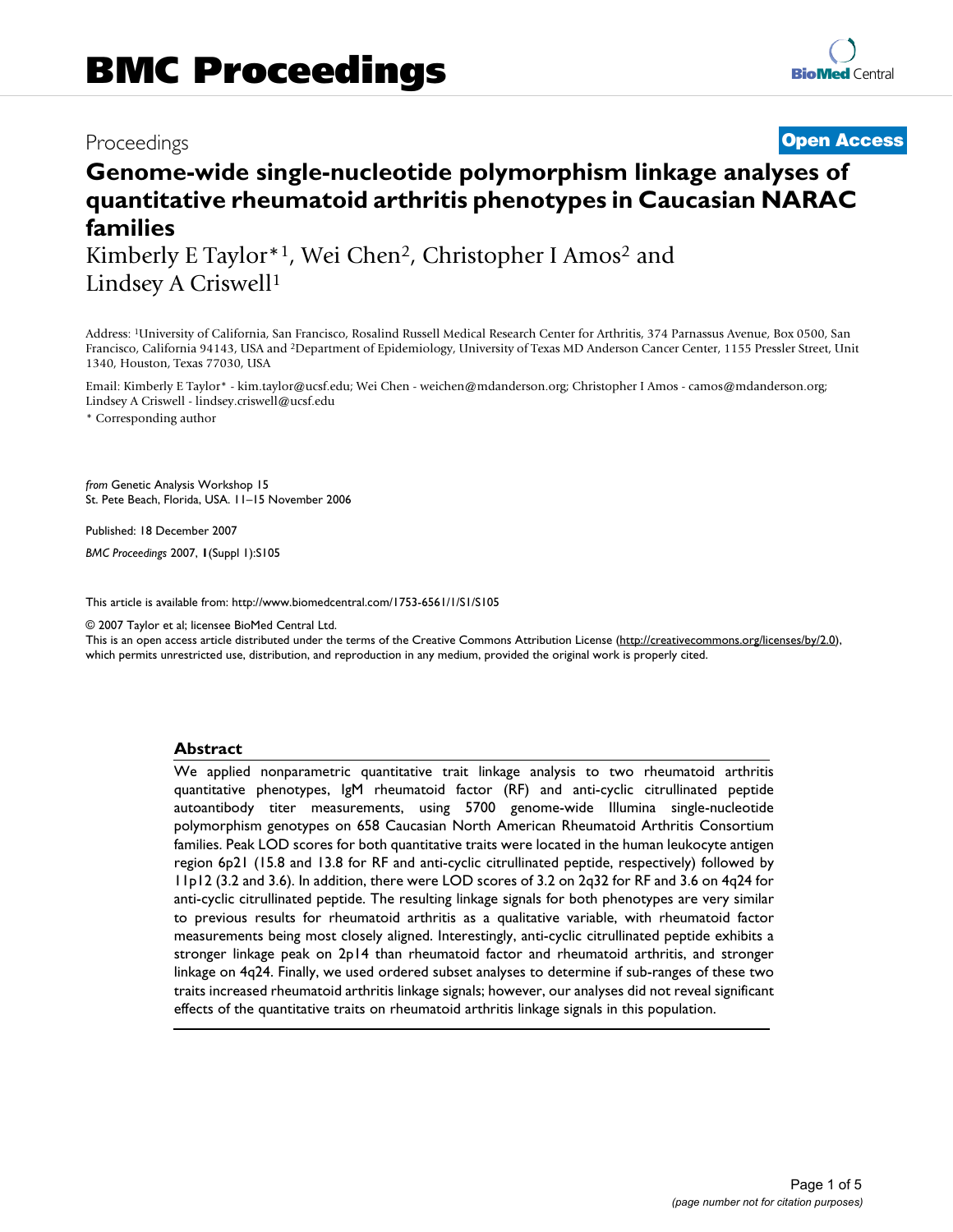# **Background**

Rheumatoid arthritis (RA) is a chronic autoimmune disease with heterogeneous phenotypes exhibited among affected individuals. While it is known to have a strong genetic component, studies attempting to identify chromosomal regions influencing RA have had mixed results, except for the human leukocyte antigen (HLA) region of chromosome 6 [1]. It is thought that the difficulty in identifying RA linkage regions may be due in part to its phenotypic heterogeneity, i.e., subtypes of this disease may have different genetic etiologies.

Recently, a genome-wide single-nucleotide polymorphism (SNP) analysis of North American Rheumatoid Arthritis Consortium (NARAC) families [2] implicated regions 2q33 and 11p12 in addition to the HLA region. Here we apply quantitative trait analysis to this same set of SNPs (provided as the Genetic Analysis Worskhop 15 (GAW15) Problem 2 data set), in order to explore genetic differences related to these phenotypes, and to take advantage of the potential increase in power of quantitative versus categorical analyses. In particular, we consider IgM rheumatoid factor (RF) and anti-cyclic citrullinated peptide (anti-CCP) autoantibody titer measurements, both of which are associated with RA but with incomplete and different specificities for the disease.

## **Methods**

Families were selected for analysis that had at least two affected members with Illumina SNP genotyping and anti-CCP and/or RF titers. We also analyzed the Caucasian subgroup of families to limit genetic heterogeneity. PED-STATS [3] was used to check for Mendelian inheritance errors, tabulate family structure, and evaluate Hardy-Weinberg equilibrium of the SNPs. MERLIN [4] was used for all linkage analyses (MINX, Merlin in X, for X chromosome analyses). Chromosomal positions were converted to centimorgans using the approximation of  $1 \text{ Mb} = 1 \text{ cM}$ , which has been demonstrated to not significantly affect linkage signals [5]. Prior to analyses, unlikely genotypes were filtered by MERLIN, as described in online MERLIN documentation [4,6].

Because linkage disequilibrium (LD) of tightly linked loci can lead to artificial inflation of linkage scores in the presence of some missing parental genotypes [7], regions of interest were analyzed using the MERLIN LD modelling feature. An *R*2 value of 0.1 was used to define high-LD clusters.

Both quantitative traits were truncated – RF values below 11 (16%) were set to 11, and anti-CCP values above 210 (8%) were set to 210 – because measurement of data in these ranges is not reliable (GAW15 Problem 2 notes). QT linkage analyses were performed using the MERLIN "--

deviates" option because both traits are not normally distributed and the NARAC sample is selected (in particular to contain multi-case RA families). This option necessitates specification of a population mean; in the absence of population data, we chose 11 as the mean for RF and 4.6 as the mean for anti-CCP, as done previously [8].

In order to directly compare the linkage results for RF and anti-CCP in regions of interest, we repeated the LD-modelled analyses using the subset of affected subjects having measurements for both quantitative traits.

Finally, anti-CCP and RF titers were evaluated for their influence on RA linkage on chromosomes 1 to 22 using the FLOSS (flexible ordered subset analysis) implementation [9] of ordered subset analysis [10]. The mean trait value of the family and the maximum difference among affected family members were both considered as ordering parameters to determine an optimal range of families for RA linkage evidence. FLOSS uses a Monte Carlo permutation test to compare the maximum ordered subset linkage score for this optimal set with the maximum obtained for random orderings of the families [9].

# **Results**

A total of 1419 affected individuals from 658 families met our selection criteria, with 1415 having RF titers and 1341 having anti-CCP titers. Most families (*n* = 580) had a single sib pair meeting this criterion. In addition, there were 60 families with 3 affected members, 12 families with 4, 5 families with 5, and 1 family with 6 affected members. PEDSTATS reported a total of 814 sib pairs, 34 half-sib pairs, 11 cousins, 8 parent-child pairs, and 27 avuncular pairs. Of the affected individuals, 40% had one parent genotyped, and 10% had both parents genotyped.

PEDSTATS did not encounter any Mendelian errors in the available genotypes of these families. There were no HWE *p*-values below 0.0001, which we had chosen as the cutoff at which to remove SNPs; there was only one SNP (on chromosome 3) with  $p < 0.001$ . Filtering of unlikely genotypes by MERLIN eliminated 5254 person-markers, 0.05% of the available genotypes.

With the resulting pedigrees, MERLIN (--deviates) was first run for all of chromosomes 1 through 22. MINX was used to analyze the X chromosomes. Then all chromosomes having peak LOD score > 3 were rerun with MER-LIN's LD cluster modeling  $(R^2 \text{ value} = 0.1)$ . The results of these peak locations with and without LD modeling are shown in Table 1. As in Amos et al. [2], the most substantial decrease when modeling LD was on chromosome 21. LOD scores over 3 with LD cluster modelling are in bold.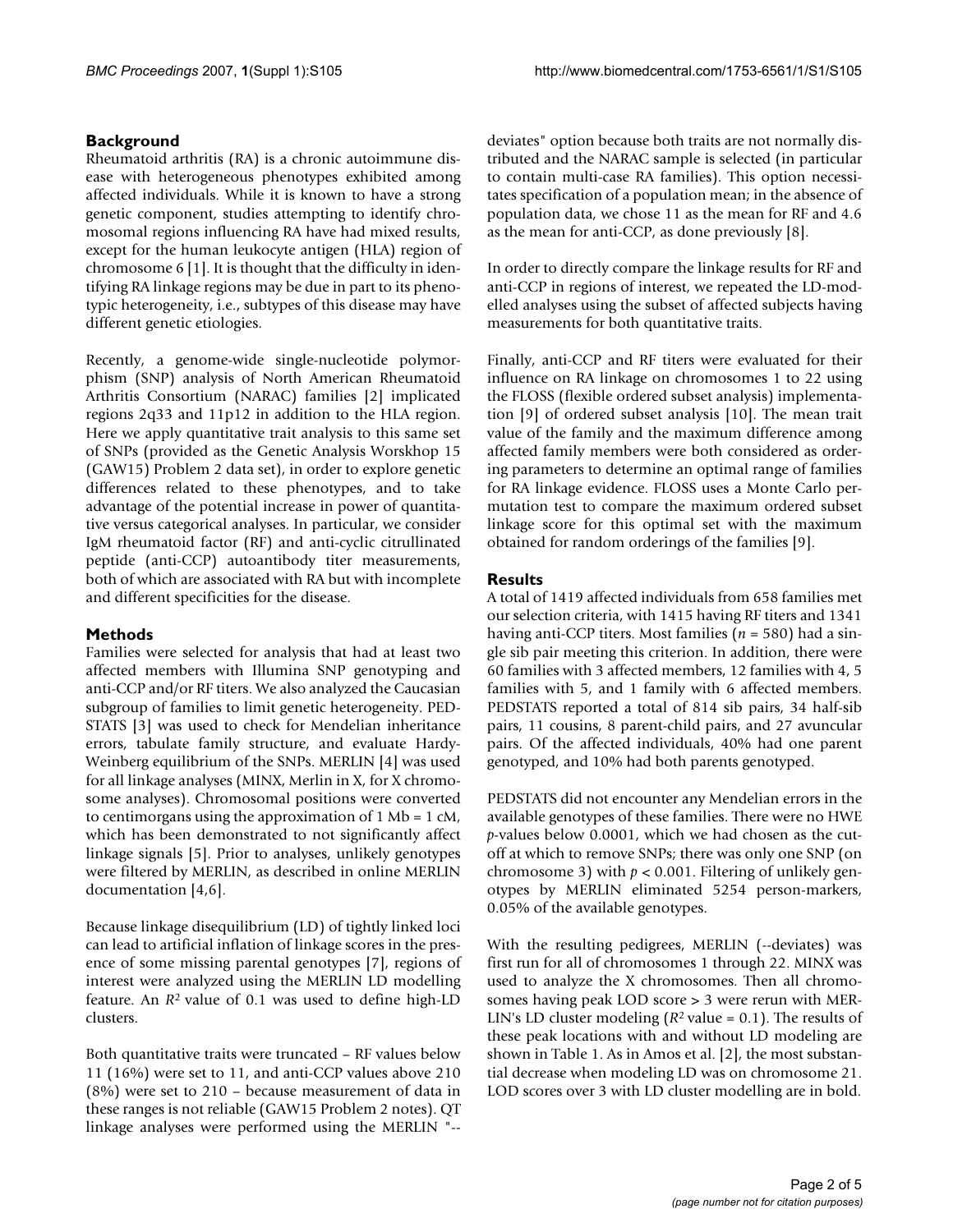|           | Chromosome   | Without LD clusters |                | With LD clusters      |                |
|-----------|--------------|---------------------|----------------|-----------------------|----------------|
| Trait     |              | Peak LOD            | Locations (kb) | Peak LOD              | Locations (kb) |
| Anti-CCP  | 2            | 3.1                 | 70859          | 2.8                   | 66769, 67023   |
|           | 4            | 4.4                 | 104210         | 3.6                   | 104353         |
|           | 6            | 14.9                | 28965          | 13.8                  | 32992          |
|           | $\mathbf{H}$ | 4.4                 | 39183, 39201   | 3.6                   | 40486          |
|           | 21           | 8.3                 | 37442, 37455   | 2.4                   | 40861          |
| <b>RF</b> | 2            | 3.2                 | 194143         | 3.1 $(2.3a)$          | 194143         |
|           | 5            | 3.6                 | 13709, 13735   | 2.6                   | 13722          |
|           | 6            | 18.4                | 28965          | 15.8 $(14.4^{\circ})$ | 32992          |
|           | 10           | 3.4                 | 60473, 60475   | 2.6                   | 75017          |
|           | $\mathbf{H}$ | $\overline{4}$      | 39201          | 3.2 $(4.2)$           | 41024          |
|           | 12           | 3.7                 | 131968, 132017 | 1.6                   | 22217          |
|           | 9            | 4.5                 | 63636, 63638   | 0.2                   | 61193, 61823   |
|           | 21           | 11.8                | 37433-37442    | 1.5                   | 40861          |
|           | $23-X$       | 3.2                 | 56386-56493    | 0.83                  | 10450          |

| Table 1: Peak LOD scores and locations with/without LD clusters. |  |  |  |
|------------------------------------------------------------------|--|--|--|
|------------------------------------------------------------------|--|--|--|

aUsing same set of subjects as anti-CCP analyses

In order to graphically compare the linkage curves of RF and anti-CCP titers on chromosomes 2, 4, 6, and 11, we repeated these analyses using only the affected subjects having both measurements. This kept the same families for anti-CCP, but reduced RF from 658 to 609 families (see footnoted items in Table 1). Figures 1, 2, 3, 4 show the resulting linkage curves.

Finally, we explored whether there were RF or anti-CCP trait-ordered subsets [10] that produced better evidence for RA linkage using FLOSS [9]. We used two per-family trait measures, the mean trait value and the maximum trait difference. Using this data set, we did not observe significant effects of the quantitative trait subsets on RA link-



#### Figure 1

RF and anti-CCP linkage on chromosome 2 for affected subjects having measurements for both traits.

age signals. The most significant result ( $p = 0.04$ ) was for the effect of RF maximum difference on linkage to chromosome 17, but with consideration for multiple testing (two traits for 22 chromosomes) this result does not provide convincing evidence for a non-random association with RA linkage.

### **Discussion**

Our quantitative trait linkage results are similar to the RA linkage results using the same SNP set [2], with RF being most closely aligned to RA and anti-CCP exhibiting some interesting differences. For all three traits, the well established linkage peak in the HLA region on 6p21 extends far in the centromeric direction, extending into 6q and suggesting a possible secondary peak on 6q. A similar shape of lesser magnitude is exhibited by all three traits on chromosome 11p12. Linkage peak locations are also aligned on 4q24, but with the anti-CCP association being stronger (3.6 versus 2.3 using the same sample). On chromosome 2, RA and RF have the peak LOD score on 2q32–33, while the peak for anti-CCP is on 2p14. This difference in peaks is most pronounced in RA as described in Amos et al. [2]. Therefore, chromosome 2 may be interesting to explore further to understand the differences between RF and anti-CCP and their relationships to RA etiologies.

Differences in linkage evidence compared with an earlier microsatellite quantitative trait locus (QTL) analysis of a subset of these families [8] – in particular on regions  $2p14$ ,  $2q32$ ,  $4q24$ , and  $11p12$  – are very similar to differences in these two scans seen in RA linkage [2]. For RA, differences were attributed to the SNP scan having 44% higher information content, a larger set of families, and the possible heterogeneity of non-Caucasians included in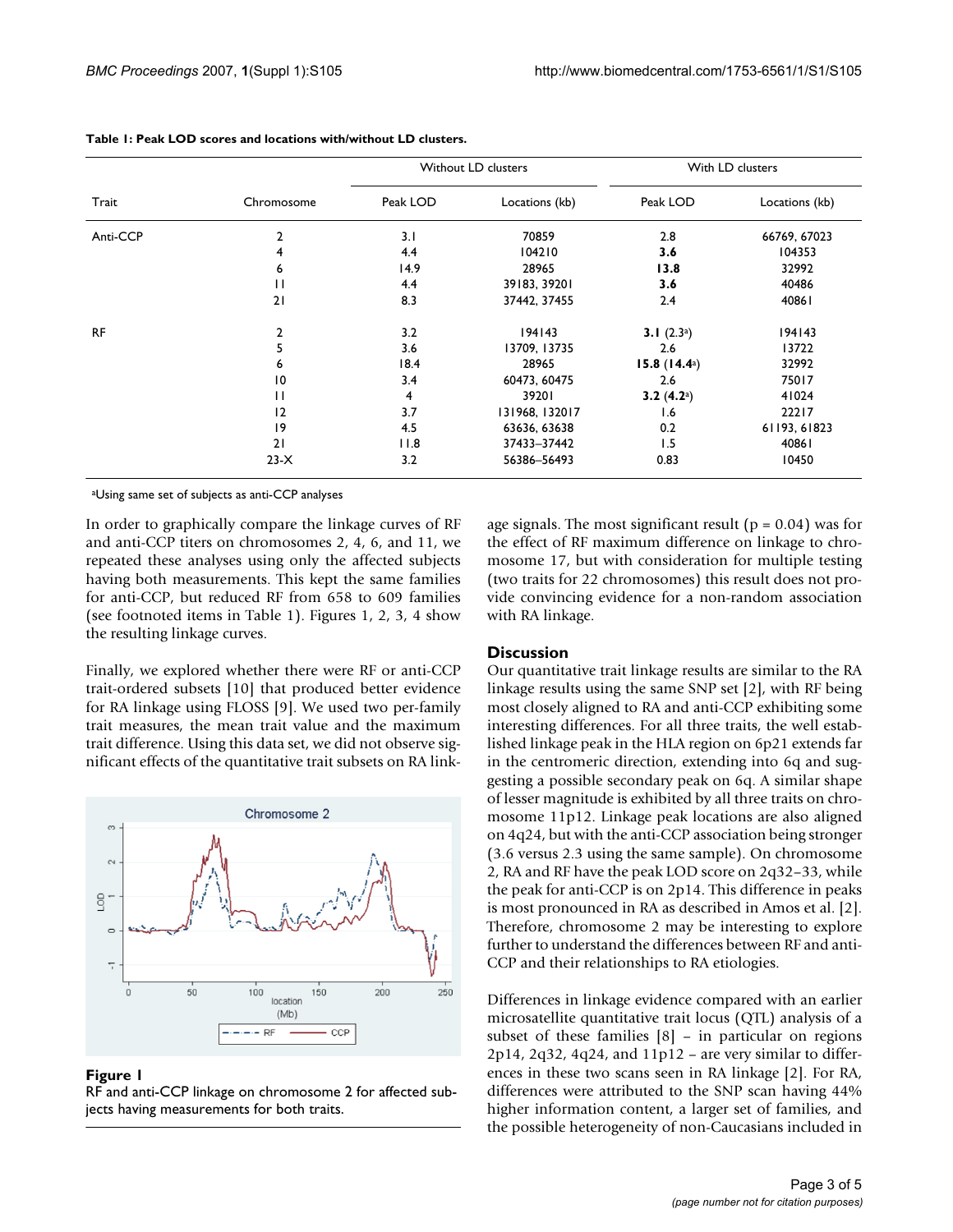



the microsatellite analyses [2]. Similarities between the RA and quantitative trait results are partially expected due to their correlation in the population, but are also addressed below.

The MERLIN deviates method was chosen for this analysis due to the non-normal trait distributions and because the trait sample was selected to only include RA subjects. We did not pursue variance-components [11] methods, including the Tobit VC method for censored data [12], because they assume normally distributed traits. However, when using the MERLIN deviates method, we have observed that single-point linkage scores for single sib pair families (88% of our selection) depend only on the direction of the quantitative trait from the mean. Because



#### Figure 3

RF and anti-CCP linkage on chromosome 6 for affected subjects having measurements for both traits.





our selected RA sample is strictly above the RF population mean, and most are also above the CCP population mean, this reduces to RA linkage for a large portion of this data set. We believe that this partially explains the similarity in results between the RA and QTL linkage results for both our SNP analysis and the microsatellite analysis of [8]. We continue to investigate QTL methods that are appropriate for this selected non-normal data but can distinguish effects of the quantitative traits from RA.

Using ordered subset analyses, we did not identify any subset of families, based on quantitative trait ranges, which significantly increased the RA linkage signal. However, it is possible that this could be more successfully applied in a less selected population.

#### **Competing interests**

The author(s) declare that they have no competing interests.

#### **Acknowledgements**

We are grateful to the NARAC families for their participation and for the work of Dr. Peter Gregersen and the NARAC investigators. These studies were performed in part in the General Clinical Research Center, Moffitt Hospital, University of California, San Francisco, with funds provided by the National Center for Research Resources, 5 M01 RR00079, U.S. Public Health Service. This research is also supported in part by NIH grant ES09912.

This article has been published as part of *BMC Proceedings* Volume 1 Supplement 1, 2007: Genetic Analysis Workshop 15: Gene Expression Analysis and Approaches to Detecting Multiple Functional Loci. The full contents of the supplement are available online at [http://www.biomedcentral.com/](http://www.biomedcentral.com/1753-6561/1?issue=S1) [1753-6561/1?issue=S1.](http://www.biomedcentral.com/1753-6561/1?issue=S1)